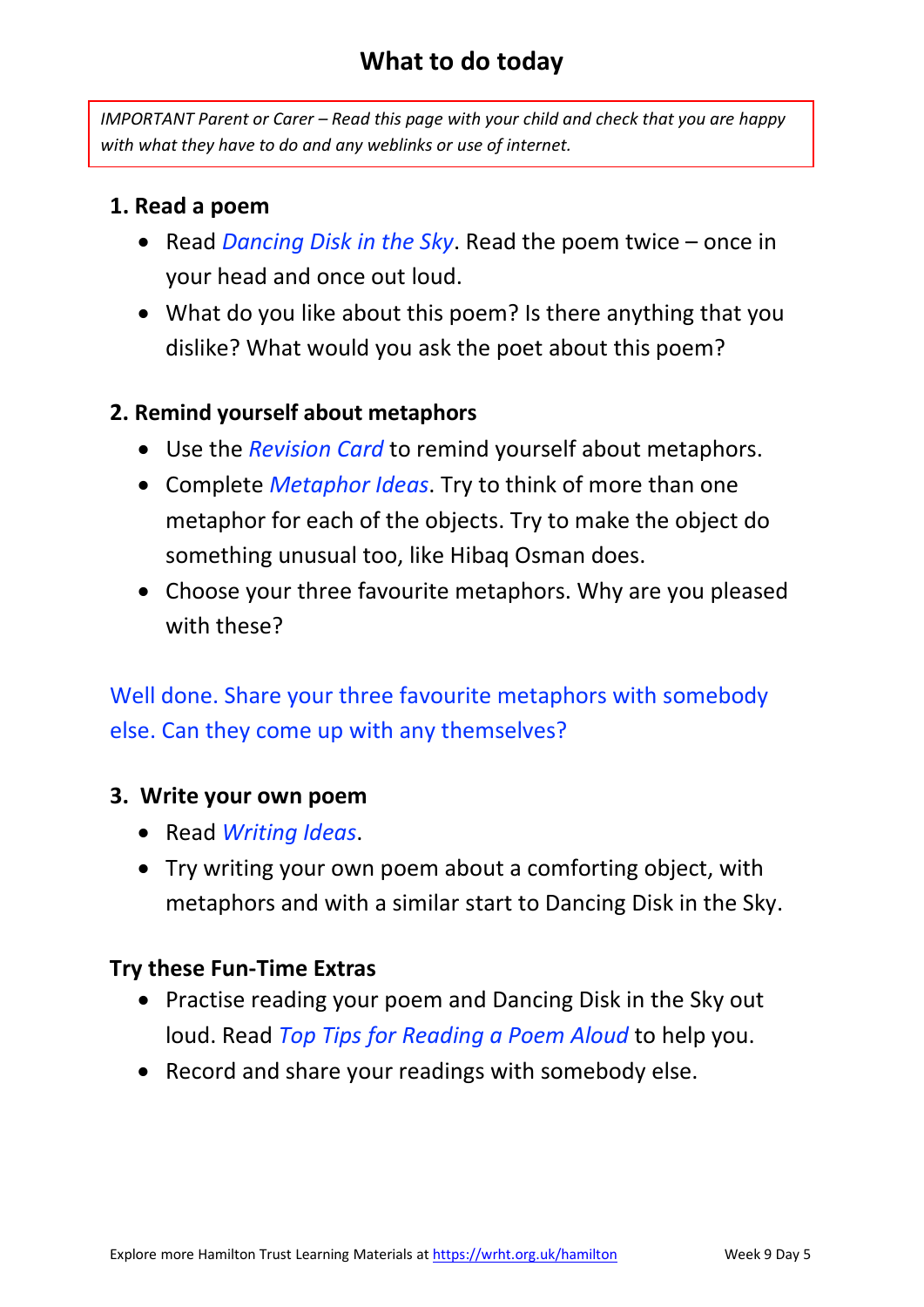## **Dancing Disk in the Sky**

#### **by Hibaq Osman**



If you asked what The Moon is people would tell you in their proudest voices:

The Moon is a circle in the sky waiting for your greeting you should say hello in any of the languages you know or maybe say them all just in case!

The Moon is a reflection in the water that jiggles with the wind

It is a silver plate dancing with you by the river bank

It has many friends who speak to it at night and you, with your small voice, no need to worry The Moon is a very good listener!

Look up and see If you peek behind your curtains The Moon will dance for us so nobody feels lonely.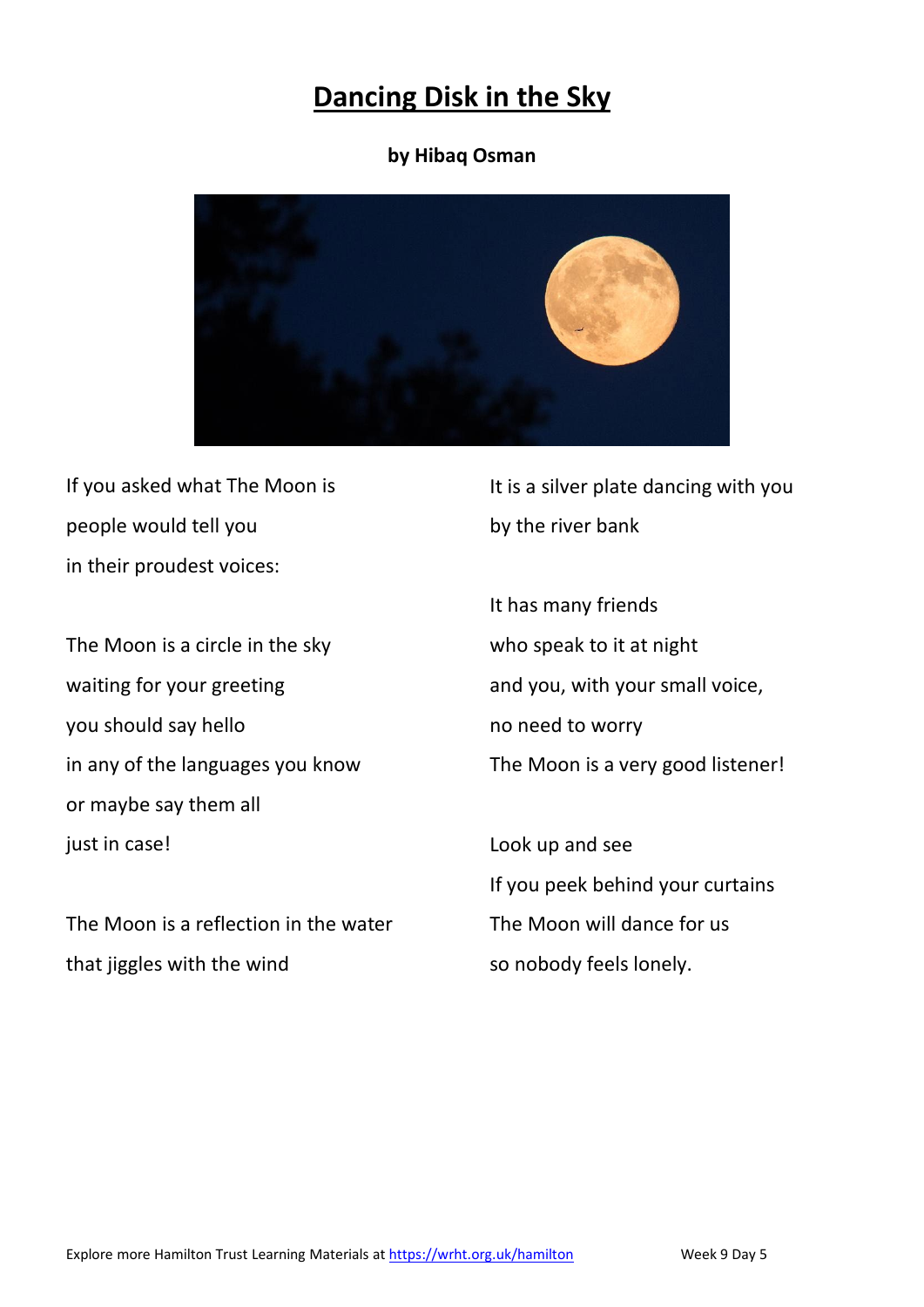## **Revision Card - Metaphors**

A metaphor is a comparison in which a place, person or thing is described as if it was another entirely different but similar thing. *Ben is a greedy pig*.

Ben is not actually a pig - he's a boy - but the comparison to a greedy pig is very effective in telling us that Ben obviously tucks into his food like a farm animal at meal times!

Metaphors very often contain the verbs is or are, was or were.

*The stars were jewels in the night sky*. *Life is a journey*. *The children in my class are a dream*. *He was a big baby, moaning about the weather like that*.

Metaphors are different to similes

Similes describe people, places, situations or things by comparing them to something that they are like. Similes either contain the word like or the phrase as…as…

> *Ben ate like a snuffling pig. Ben was as greedy as a pig.*

*In Dancing Disk in the Sky, Hibaq Osman uses two metaphors to describe the moon.*

> a circle in the sky waiting for your greeting a silver plate dancing with you by the river bank

Hibaq Osman chooses quite ordinary metaphors – (The moon is a circular shape and it does look like a silver plate) BUT she then makes the moon do unusual things. It waits for your greeting and it dances with you by the river bank!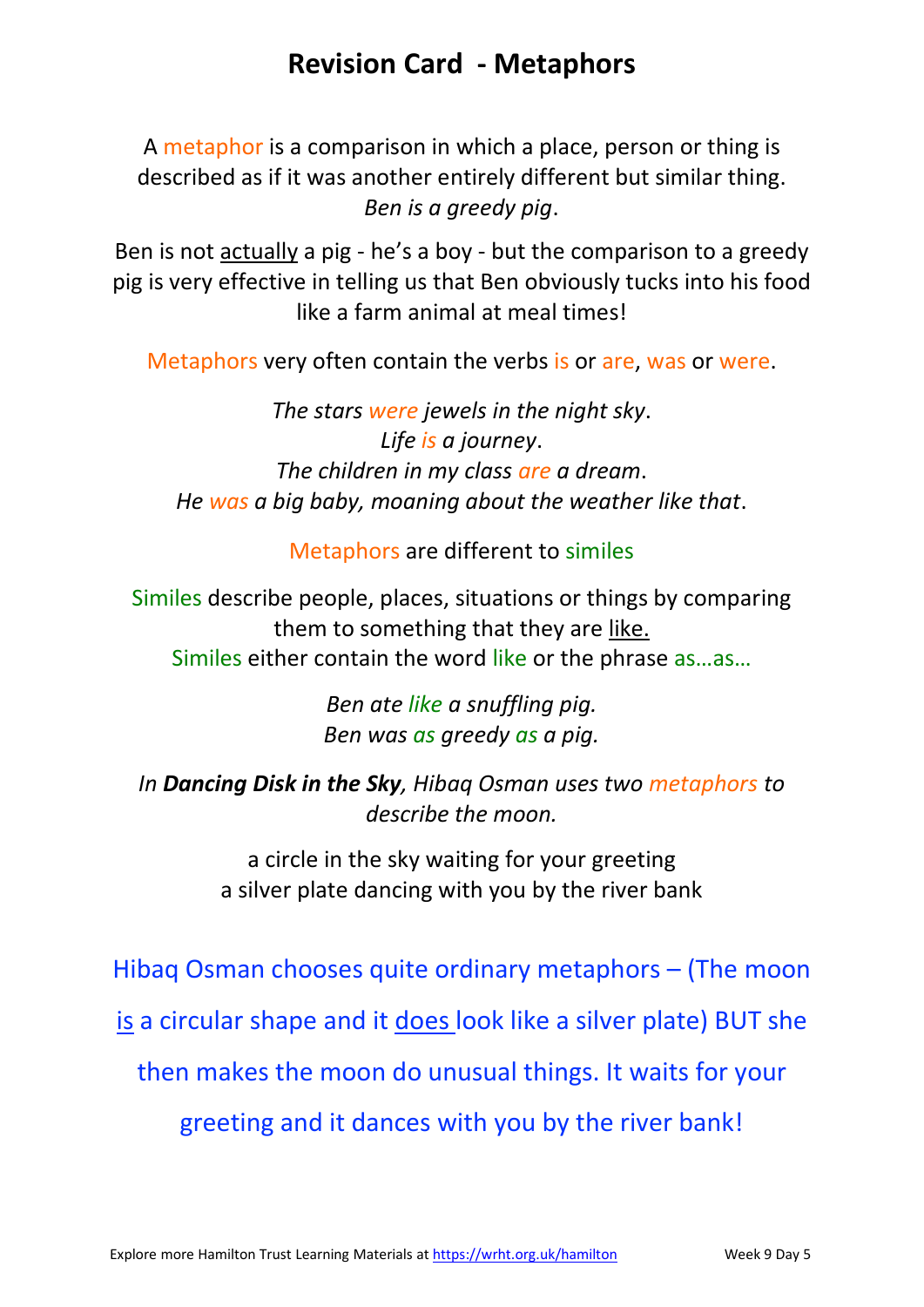# **Metaphor Ideas**

*Choose metaphors for each of these objects. You could make the object do something unusual too – just like Hibaq Osman does. (Think 'What is it like? What could it be doing?')*

| <b>The Moon</b>  | • A circle in the sky waiting for your greeting<br>A silver plate dancing with you by the river bank<br>$\bullet$ |
|------------------|-------------------------------------------------------------------------------------------------------------------|
| <b>The Sun</b>   |                                                                                                                   |
| <b>The Stars</b> |                                                                                                                   |
| The Sea          |                                                                                                                   |
| <b>The Sky</b>   |                                                                                                                   |
| <b>The Wind</b>  |                                                                                                                   |
| <b>The Rain</b>  |                                                                                                                   |
|                  |                                                                                                                   |
|                  |                                                                                                                   |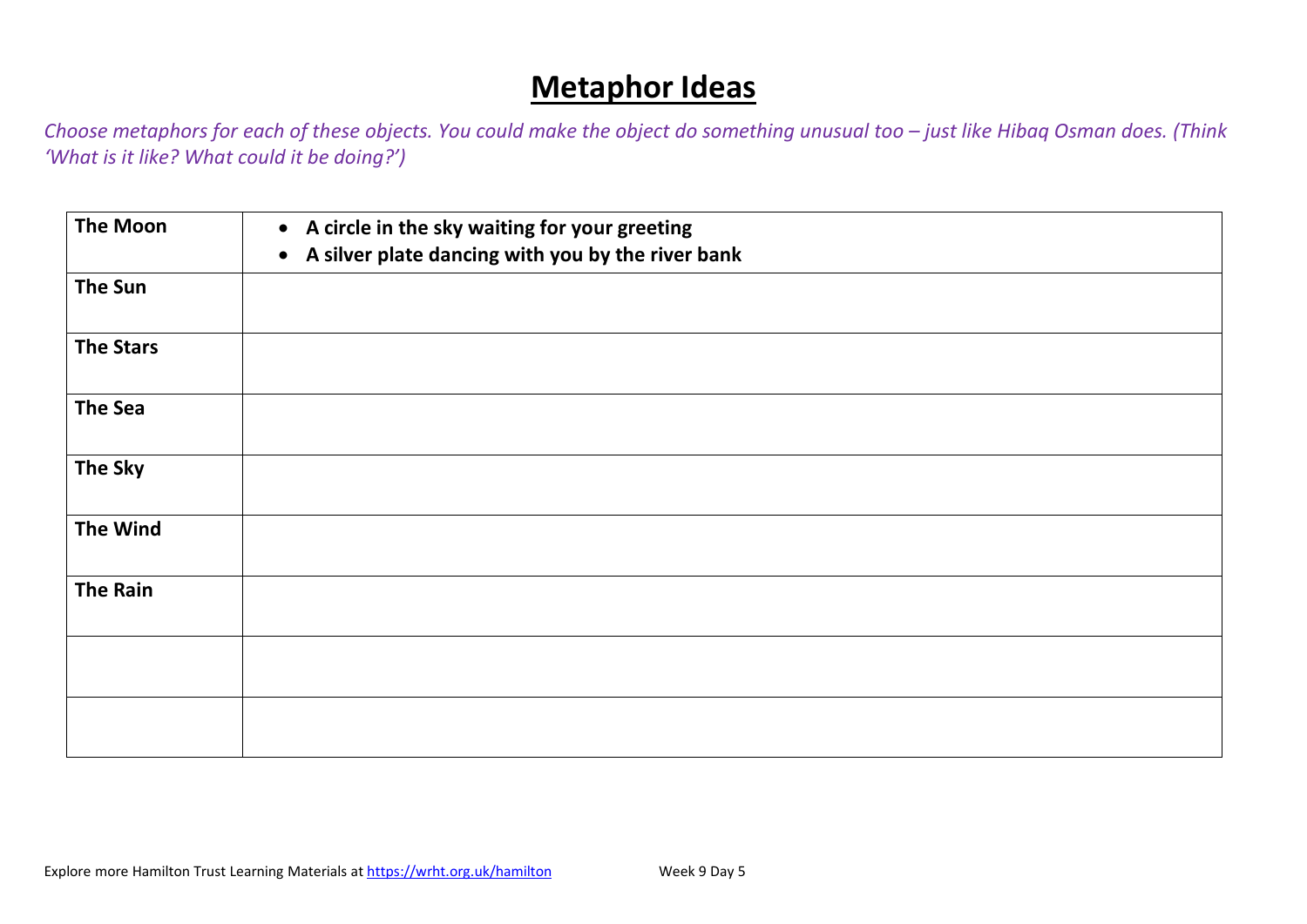# **Writing Ideas**

Hibaq Osman wrote **Dancing Disk in the Sky**, thinking about the many children and adults around the globe who need a friend and thinking about what a calming presence the moon can be in those times.

The poem has a very particular start:

*If you asked what The Moon is people would tell you in their proudest voices.* 

*Can you change this start and write a new poem?*

Think of another natural object that could comfort people. It could be the sun, the rain, the wind, the sea, a tree or plant or animal.

Change the start of the poem (think what sort of voices people would use) and then write two or three descriptions of your object.

- What is it like?
- What could you imagine it doing for people?
- What should they do in response?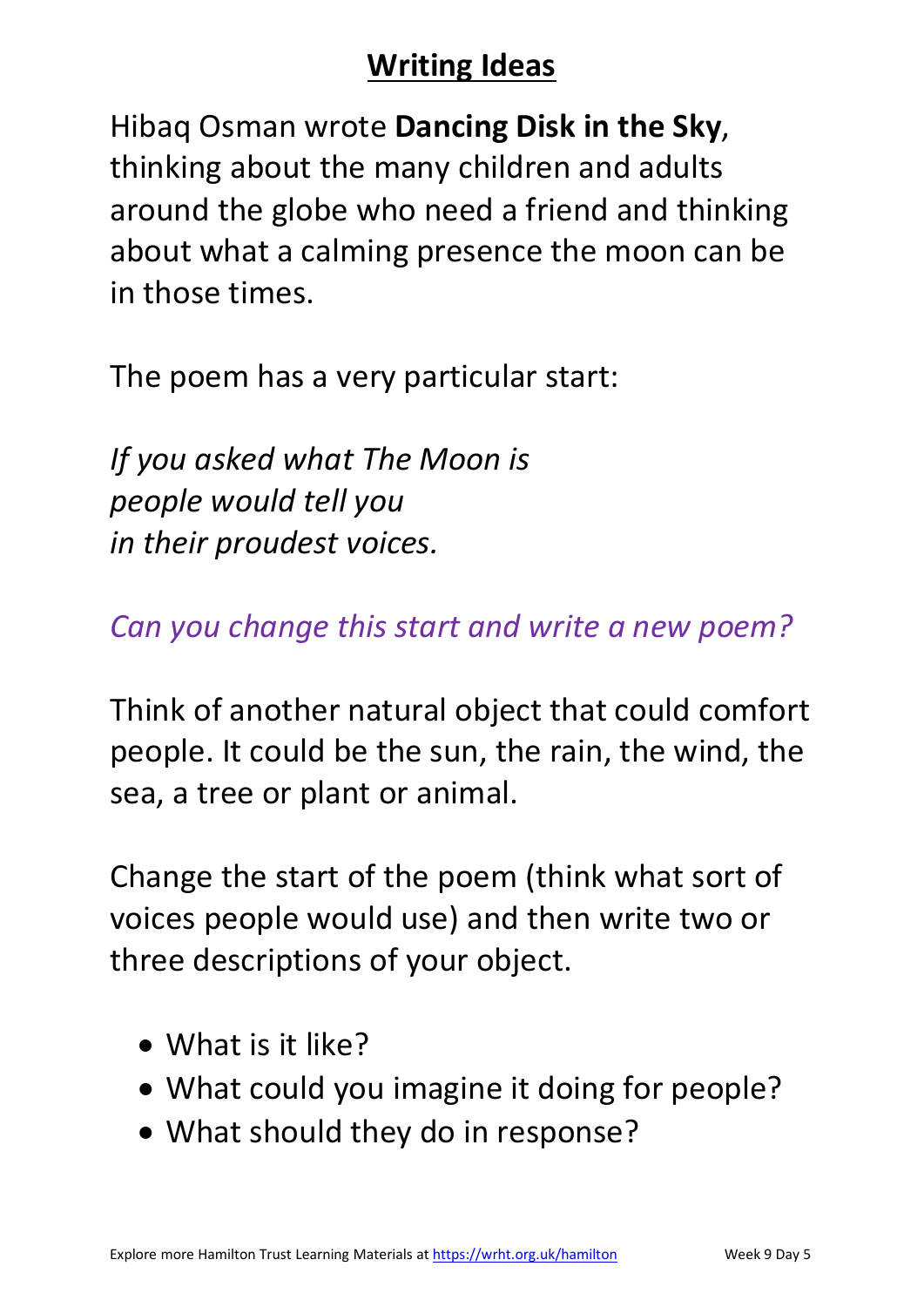| a de la concelhora de la concelhora                                               | <b>DE CONTENTANT CONTENTANT</b>                                       |
|-----------------------------------------------------------------------------------|-----------------------------------------------------------------------|
|                                                                                   |                                                                       |
| ٥<br>o<br>∞<br>ൟ<br>∞<br>Ð<br>∞<br>⋘<br>o<br>o<br>о<br>4<br>О<br>О<br>ю<br>o<br>О | $\rightsquigarrow$<br>- • • • • • • • • • • •<br>◆◆◆◆◆<br>∾<br>∘<br>∾ |